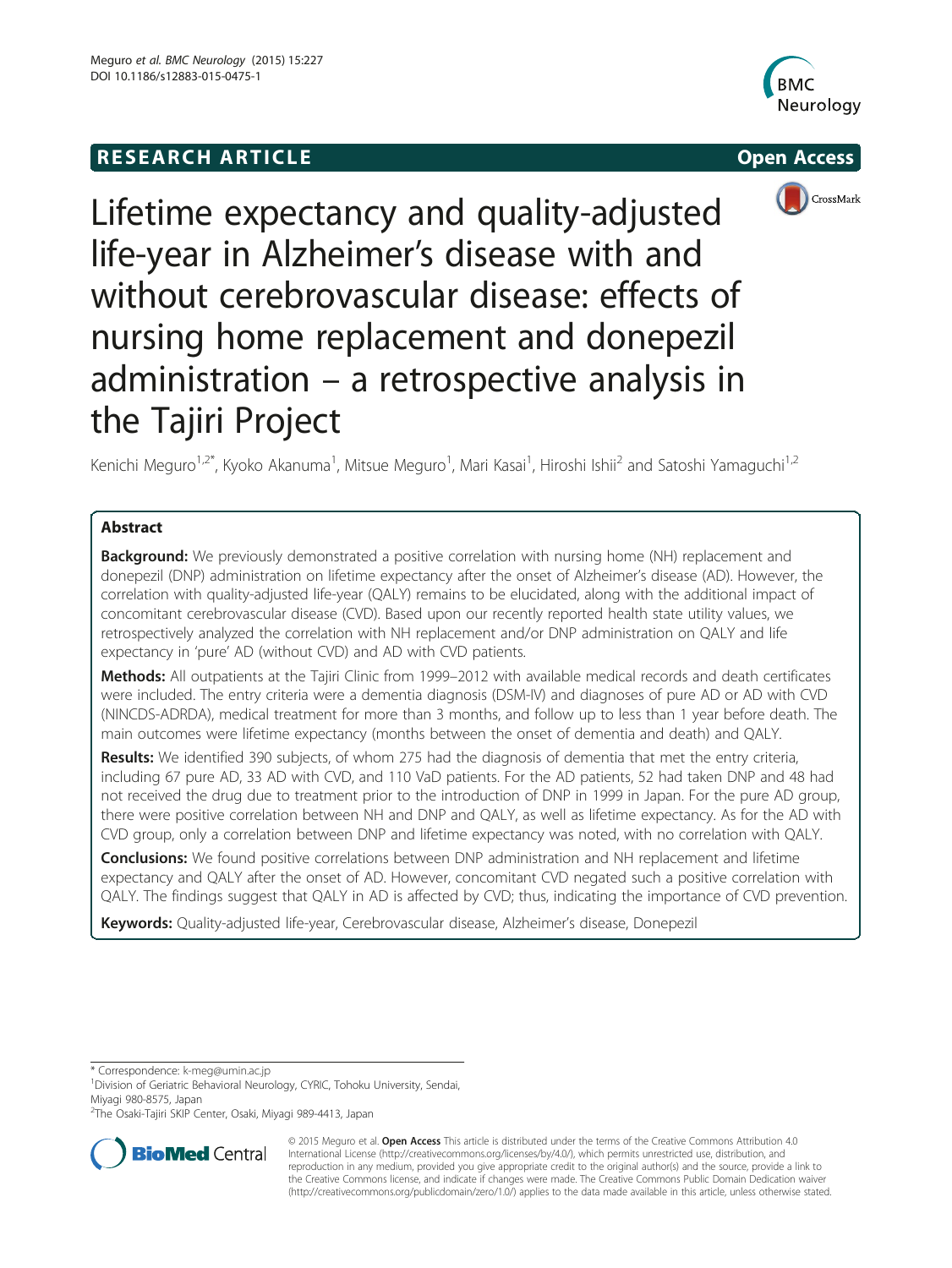#### Background

There are no curative drugs for Alzheimer's disease (AD) at present; however, symptomatic drugs, such as cholinesterase inhibitors (ChEIs) can delay progression of the disease. This effect, combined with psychosocial interventions, can increase the quality of life (QOL) [[1](#page-4-0)]. These drugs administration can delay nursing home placement [[2](#page-4-0)] and may reduce mortality for patients living in nursing homes [\[3](#page-4-0)] and in the community [\[4](#page-4-0)]. Beyond delayed progression and improved QOL, the ultimate outcome of drug treatment should be measured in terms of lifetime expectancy.

The correlations of drug therapy with lifetime expectancy have not been fully investigated with various findings. ChEIs were reported to be able to delay a nursing home replacement, but have no effect on lifetime expectancy [[4](#page-4-0)], or ChEIs were associated with a lower risk of death and myocardial infarction [[5\]](#page-4-0). Using the database of all outpatients with available medical records and death certificates at the Tajiri Clinic from 1999–2012, we identified 100 patients that were diagnosed with AD; 52 had taken DNP and 48 patients had not received the drug due to treatment prior to the introduction of donepezil in 1999 in Japan. We previously reported a positive impact of nursing home (NH) placement and DNP administration on lifetime expectancy after the onset of AD [\[6\]](#page-4-0).

However, simple prolongation of the lifetime expectancy, with possible decreased QOL, remains a problem. Instead, "healthy life expectancy" has emerged as an important issue. In this respect, the quality-adjusted life-year (QALY) and health state utility values (HSUVs) are major QOL scales that are used in the analyses of health economics of diseases [\[7\]](#page-4-0). In Japan, the most common dementia disease is AD with cerebrovascular disease (CVD), followed by 'pure' AD (without CVD) [\[8, 9\]](#page-4-0). With respect to the need to reconsider QALY in the context of activities of daily living (ADL) levels in dementia, we previously calculated the HSUVs under the conditions of AD and AD with CVD: from previous reports and EQ-5D [[10](#page-4-0)–[12\]](#page-4-0), we estimated that the HSUVs of pure AD and AD with CVD for ADL level A (independent walking and eating), B (some problems with walking but sitting without assistance), and C (confined to bed) [[13\]](#page-4-0) were 0.61 and 0.58, 0.53 and 0.28, and 0.19 and 0.05, respectively [\[14](#page-4-0)].

Using the same database, we re-analyzed the correlation between NH replacement and/or DNP administration and QALY and lifetime expectancy in AD without CVD and AD with CVD. We hypothesized that 1) the drug would exhibit a positive correlation with QALY as well as lifetime expectancy in both AD without CVD and AD with CVD patients, and 2) that NH residency would also exhibit a positive correlation. We analyzed DNP alone, because this drug has been used since 1999 in Japan, whereas other drugs, such as galantamine, have only been used since 2011. The combined effect of DNP and NH residency was also analyzed. Despite the retrospective design, this was a long-term study of the possible effect of donepezil on QALY, as well as the life expectancy of patients with AD without CVD and AD with CVD.

### **Methods**

#### Dementia diagnosis

Diagnoses of the following diseases were determined during a meeting of two neurologists, a psychiatrist, and a physician.

- 1) AD without CVD was diagnosed in patients who met the NINCDS-ADRDA criteria for probable AD [[15\]](#page-4-0) and had no CVD on MRI. On MRI, low signal intensity on T1-weighted images, high signal intensity on T2-weighted images, and high signal intensity surrounding the low signal intensity areas on FLAIR images were considered to indicate CVD.
- 2) AD with CVD was diagnosed according to the NINCDS-ADRDA criteria for probable AD and on evidence for the presence of CVD on MRI; however, CVD lesions were judged to be concomitant with AD and not responsible for cognitive deterioration.

Diagnoses of other dementing diseases were described in the previous report [\[6](#page-4-0)].

Written informed consent was obtained from each patient and from the family of those with dementia at entry according to the Declaration of Helsinki (BMJ 1991; 302: 1194). The study was approved by the ethical committee of Tohoku University Graduate School of Medicine, as well as those of the Osaki-Tajiri SKIP Center.

#### Analyses

The main outcomes were QALY and lifetime expectancy (i.e., the number of months between the onset of dementia and death). The onset of dementia was confirmed by extensive hearing of medical histories from their families. Two-way ANOVA with the covariance of age and sex, included the effects of NH replacement and DNP administration for the AD and AD with CVD groups. Spearman's correlations were used to examine the relationship between the DNP use periods and QALY as well as the lifetime expectancy in both groups. Data were available for all 100 participants. The sample size was sufficiently powered to analyze the group effect at a significance level of  $p < 0.05$ . The error protection was  $= 0.05$  and power was 0.8, thus the effected size was 15 for each group.

### Results

### **Demographics**

As described previously, of the 100 patients with AD and AD with CVD (both of which being diseases that can be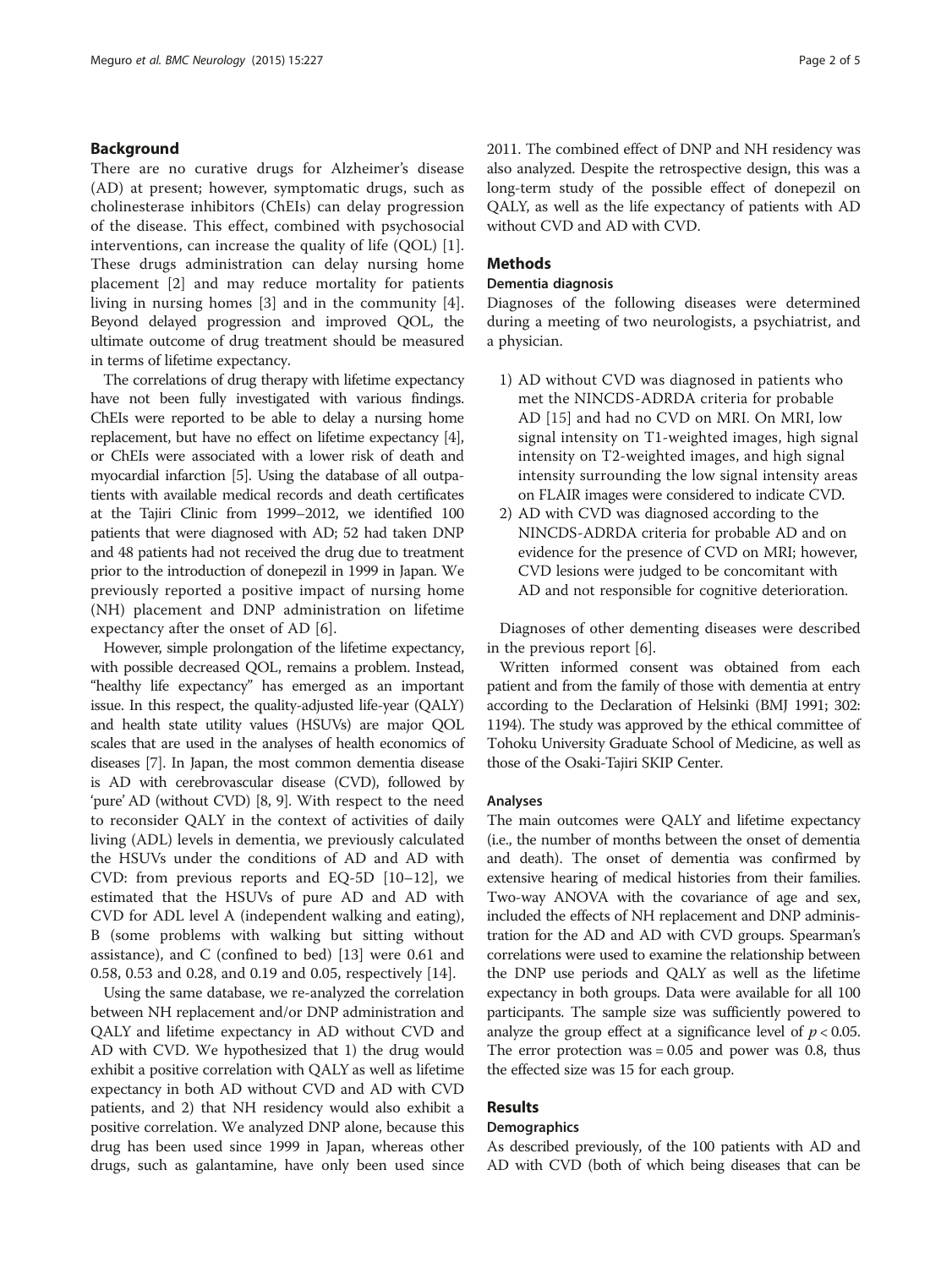treated with DNP), 52 received DNP and 48 patients did not receive the drug due to treatment prior to the introduction of DNP in 1999 in Japan.

#### Effects of NH replacement and DNP administration

Table 1 presents the effects of NH replacement and DNP administration on lifetime expectancy and QALY. For the pure AD group, there were positive SNH and DNP effects on QALY as well as lifetime expectancy. As for the AD with CVD group, there were no NH effects, only the DNP effect on life expectancy with no effect on QALY.

On top of the previous analysis (DNP vs Non-DNP) [[6](#page-4-0)], AD with/without CVD were herein analyzed; thus the significant *p*-values would be better less than  $0.05/2 = 0.025$ . The correlation between DNP and lifetime expectancy in the AD without CVD group  $(F = 4.704)$  in Table 1 may be influenced by the familywise error.

#### Correlations between the periods of DNP use

Spearman's correlation analyses revealed that all relationships between the period of DNP use and QALY, as well as lifetime expectancy were significantly positive (biologically meaningful) in the AD and AD with CVD patients. Figure [1](#page-3-0) presents the period of DNP use and QALY for each AD group.

### **Discussion**

### Summary of the results

Our previous study reported the positive effects of DNP administration and NH replacement on lifetime expectancy after the onset of AD; however, simple prolongation of lifetime expectancy with possible decreased QOL remains a problem. Instead, "healthy life expectancy," i.e., QALY, remains an important issue. Herein, we report the effects on QALY. No covariance effects of age and sex may be due to all patients were old and male to female ratio was not so different between the groups.

### Positive correlation between DNP and/or NH replacement and lifetime expectancy and QALY in pure AD

We previously discussed that while the possible correlation between DNP and mortality remains uncertain, there is also uncertainty regarding its effect on QALY. DNP may have a negative effect on aspiration pneumonia due to the side effect of nausea. An increased gastro-esophageal reflex may also induce pneumonia. This suggests that the effect of DNP on lifetime expectancy or QALY was not purely pharmacological.

DNP administration can improve psychomotor speed or attention function, associated with the frontal lobe [[16, 17](#page-4-0)]. It is consistent with the higher mortality in older adults with lower perceptual speed [[18](#page-4-0)]. Their activities of daily living (ADL) are also stimulated. In a study of the long-term effects of DNP and the use of community-based home help service, the drug was reported to maintain higher self-supported levels of instrumental ADL [\[19](#page-4-0)]. Rehabilitation also exhibits a long-term effect in decreasing mortality, and particularly improves motor disability and ADL [\[20\]](#page-4-0), and prevents aspiration pneumonia [[21\]](#page-4-0).

### Concomitant CVD negated the positive correlation with QALY in AD with CVD, but the correlation between DNP and lifetime expectancy remained

However, concomitant CVD negated such positive effects. Each factor is discussed in turn.

The improvement of psychomotor speed or attention function after DNP administration could be poorer in the AD with CVD than in the pure AD patients. By definition, no concomitant CVDs were located in the "strategic" areas, such as the thalamus in the AD with CVD patients; however, the effect of white matter changes on the cholinergic network can be considered. Indeed, the CHIPS scores in these patients were higher than the pure AD patients (data not shown). Thus the effect of DNP on psychomotor speed or attention function is not "full-blown," and the possible lack of a "synergistic" effect with psychosocial intervention performed in the NH cannot lead to any improvement of QALY.

**Table 1** Effects of NH replacement and DNP administration on lifetime expectancy and OALY

|                     | own homes   |             | NH replacement |              | F-values    |            |          | covariance |       |
|---------------------|-------------|-------------|----------------|--------------|-------------|------------|----------|------------|-------|
|                     | no DNP      | <b>DNP</b>  | no DNP         | <b>DNP</b>   | <b>NH</b>   | <b>DNP</b> | interact | age        | sex   |
| <b>AD</b>           | $n = 25$    | $n = 27$    | $n = 6$        | $n=7$        |             |            |          |            |       |
| lifetime expectancy | 56.3 (44.6) | 84.7 (36.3) | 122.5 (59.7)   | 156.4 (37.8) | 20.442***   | $4.704*$   | 0.002    | 0.873      | 2.482 |
| QALY                | 26.4 (17.8) | 47.0 (20.5) | 53.1 (18.2)    | 75.7 (18.5)  | $15.123***$ | 11.859***  | 0.000    | 0.854      | 3.738 |
| AD with CVD         | $n = 9$     | $n = 14$    | $n = 8$        | $n = 4$      |             |            |          |            |       |
| lifetime expectancy | 49.9 (41.6) | 77.6 (32.9) | 57.5 (44.6)    | 119.0 (46.2) | 2.207       | $7.861**$  | .034     | 0.265      | 0.364 |
| QALY                | 30.4(21.3)  | 41.9(16.1)  | 30.8 (27.1)    | 54.4 (29.4)  | 0.74        | 3.608      | 0.65     | 0.077      | 2.162 |
|                     |             |             |                |              |             |            |          |            |       |

Two-way ANOVAs with the covariance of age and gender were performed

 $*p < 0.05$ ,  $**p < 0.01$ ,  $***p < 0.001$ 

AD Alzheimer's disease, CVD cerebrovascular diseases, QALY quality-adusted life-year DNP donepezil, NH nursing home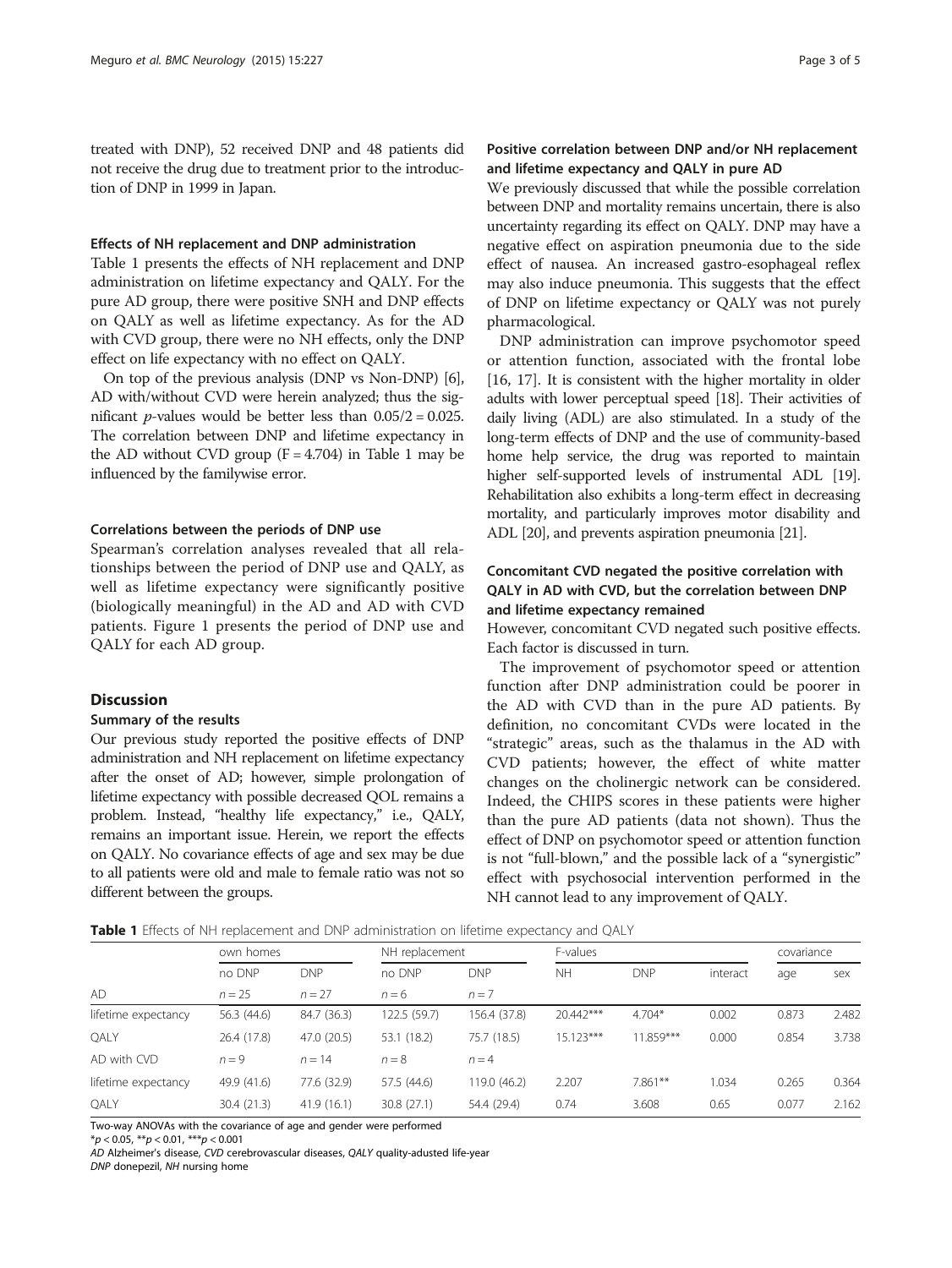

<span id="page-3-0"></span>

It is noteworthy that the effect of DNP remained with respect to lifetime expectancy. There were no remarkable differences in the incidence of pneumonia and/or respiratory failure as the cause of death between the AD and AD with CVD groups, and it is only possible to speculate the reason for the effect of DNP on lifetime expectancy in the absence of an effect on QALY. Taking into consideration nausea as a side effect of DNP, together with increased gastro-esophageal reflux, both may induce pneumonia; the effect of DNP on lifetime expectancy was not considered as being purely pharmacological. However, increasing the level of acetylcholine to approach a healthy level in the brain might influence the "energy level" of whole body and thus the biological lifetime would be prolonged. Another possibility is that when the QALY is evaluated based on the HSUV, which is mainly based on ADLs, meaningful but statistically small changes of QALY might be underestimated.

### Socio-economic effects

We calculated QALY of AD and AD with CVD, based on the HSUV for AD by taking ADL into consideration. There were no previous reports that estimated the HSUVs according to the AD severity with ADL extent,

or considered complications, including CVD, but only domestic studies on items of AD [\[22\]](#page-4-0), long-term care [[23](#page-4-0)], and the extent of ADL [\[24\]](#page-4-0) were found but there were no reports that evaluated each of these issues together. We estimated the HSUV value based on the ADL. We suggest that the analysis of healthcare economics of dementia in Japan could be improved through consideration of the extent of ADL, in addition to the severity of AD.

Figure 2 presents our hypothesis of the concept of the dementia state. In Western countries, few mild AD patients also exhibit CVD and low levels of physical ADL. However, in Japan, most mild AD patients could exhibit CVD and low levels of physical ADL. This state is called 'boke' in Japanese.

The "Orange Plan", a 5-year plan for the promotion of measures against dementia in Japan, suggests that people with dementia want to live in their own home as long as possible. However, people with dementia or mild cognitive impairment (MCI) face difficulties in maintaining their daily lives. Maintaining a good level of drug compliance remains an essential part in preserving their lives at home. Also, the findings suggest that QALY in dementia is affected by CVD; thus, indicating the importance of CVD prevention. Indeed, the most common dementing disease